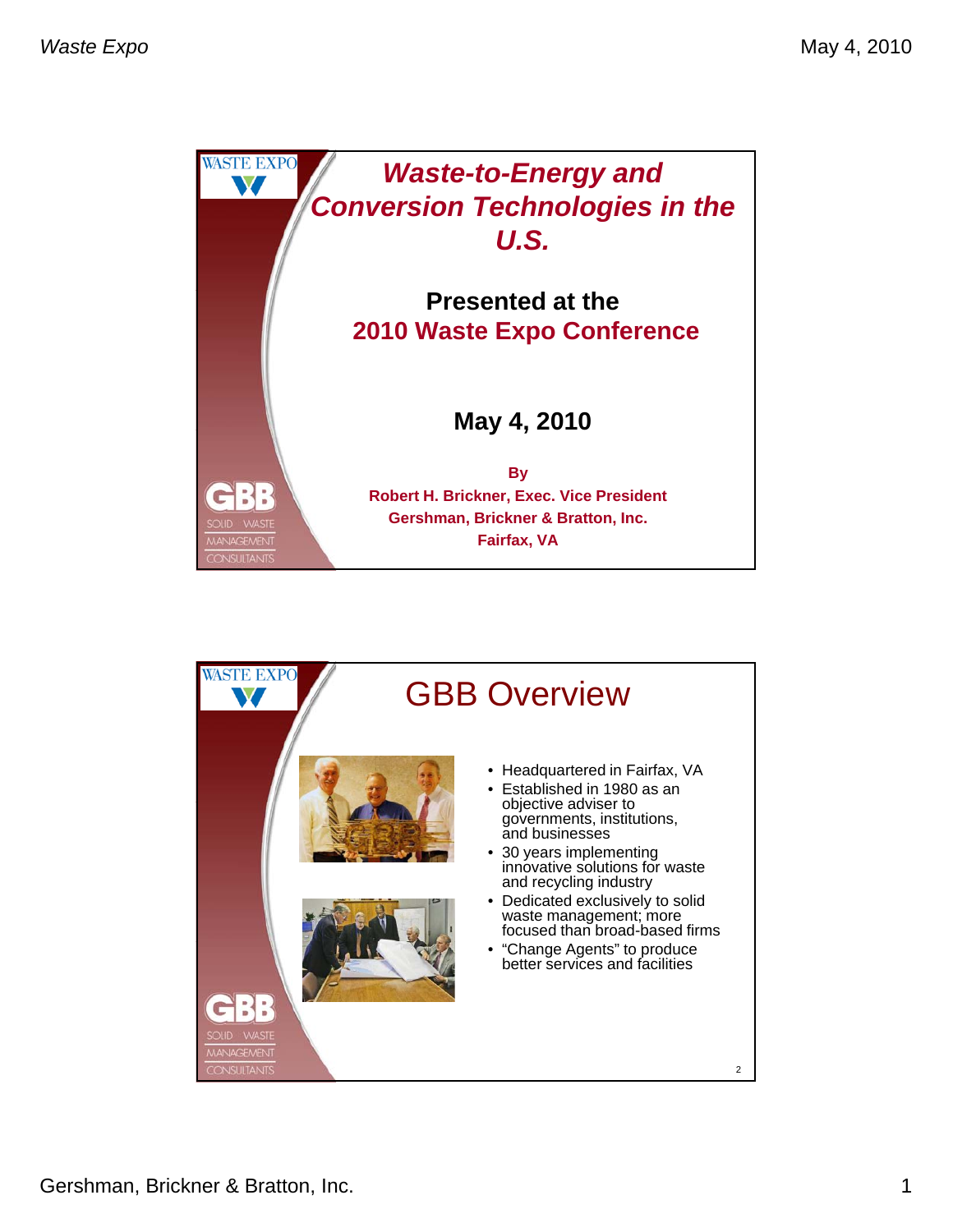

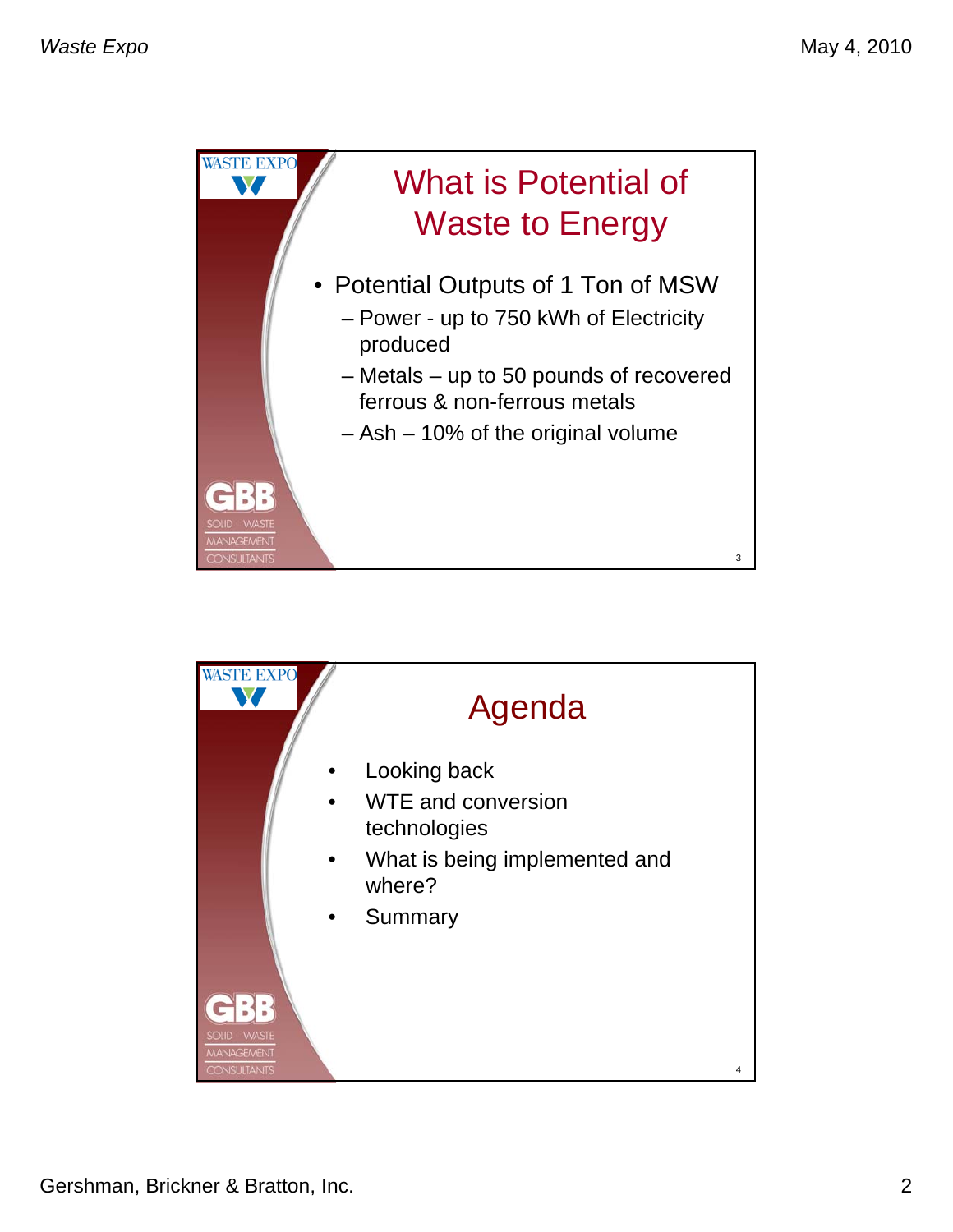

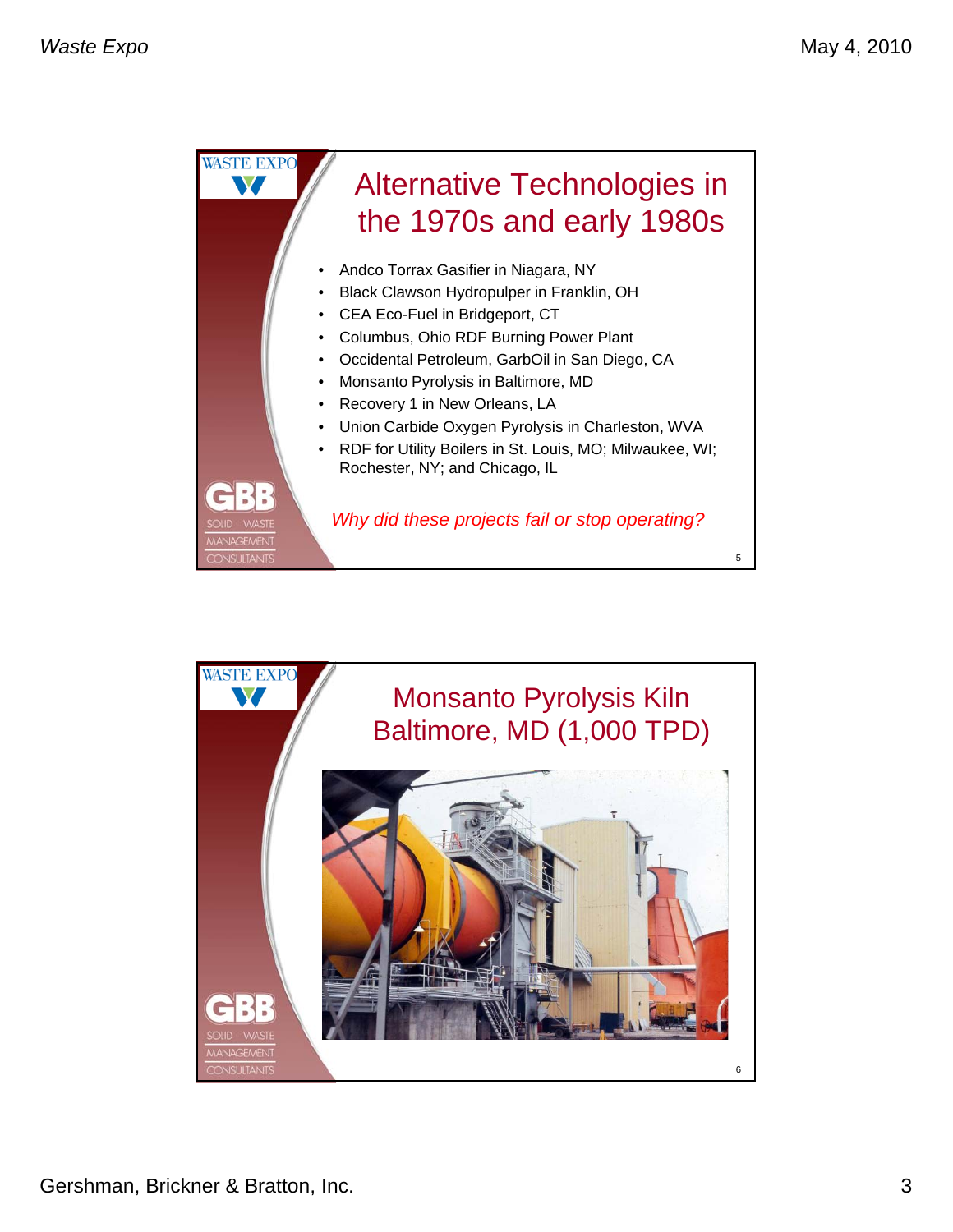

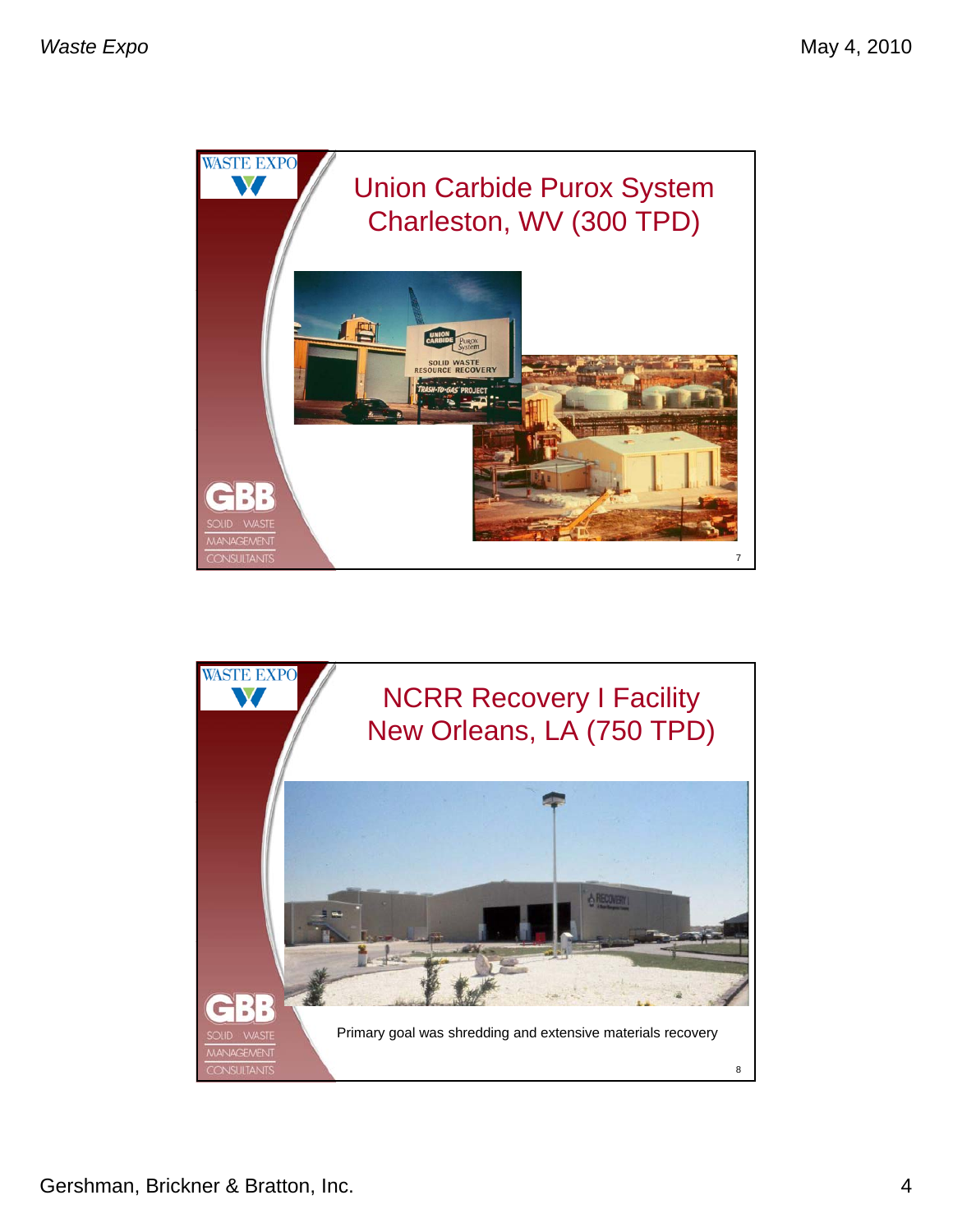

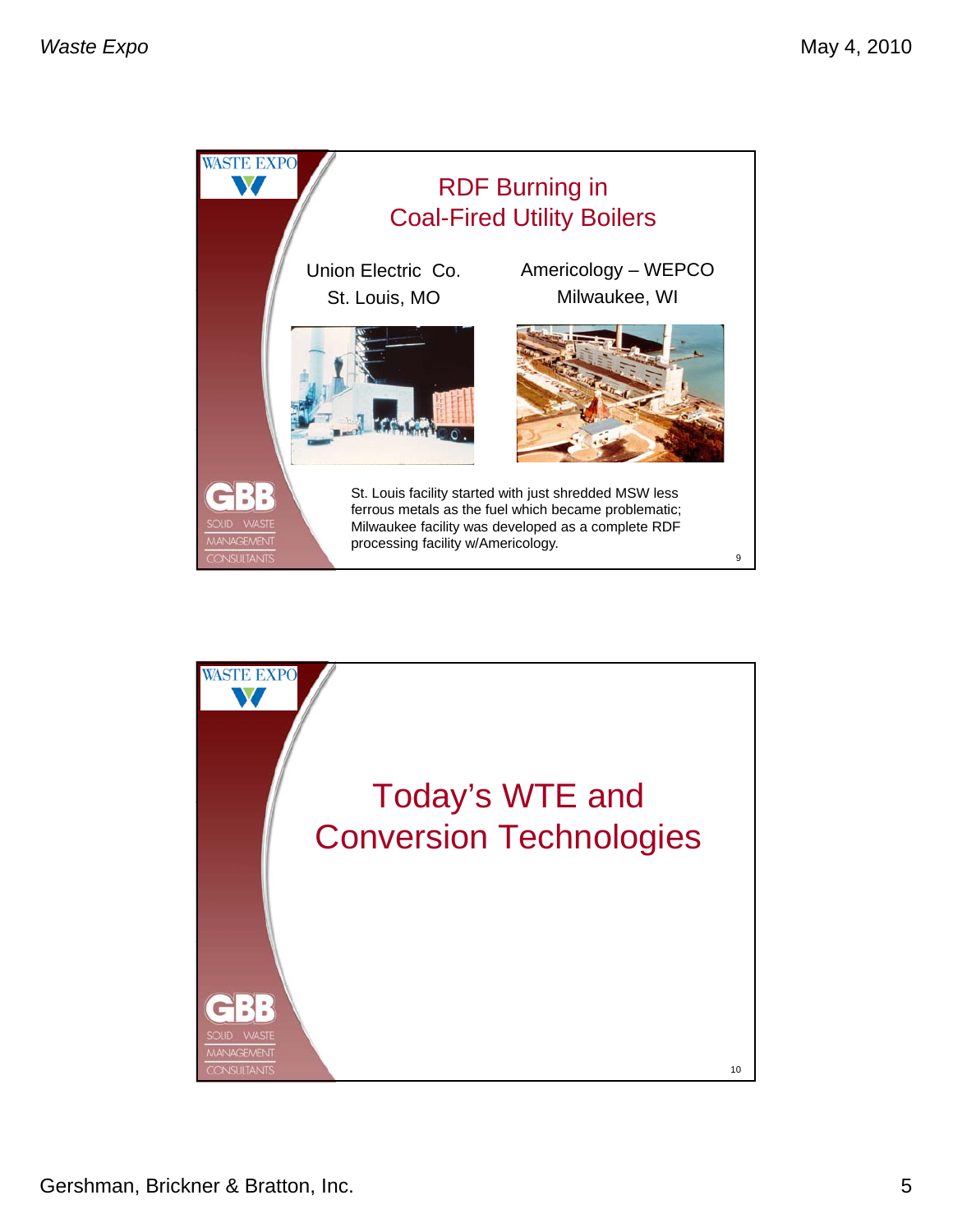

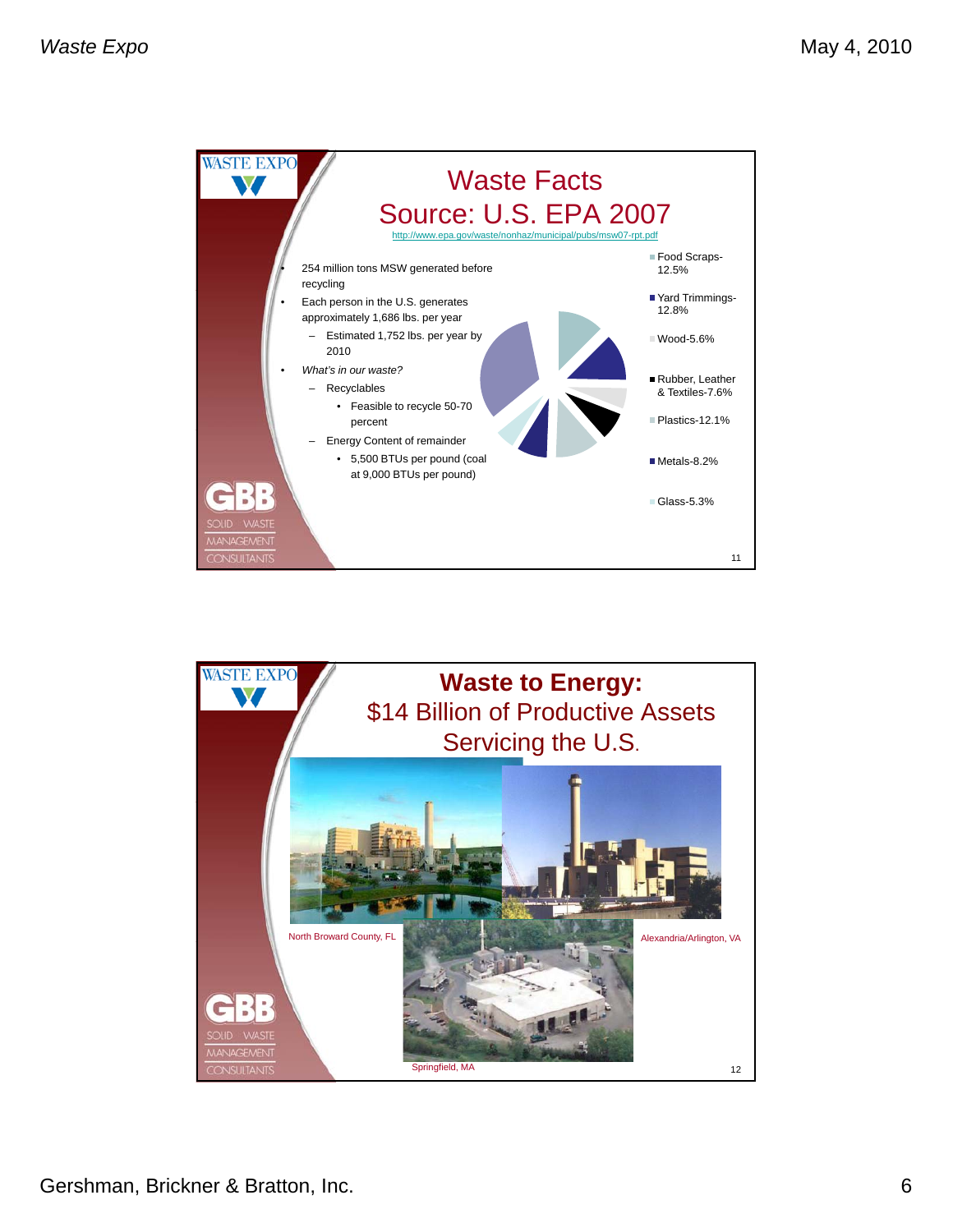

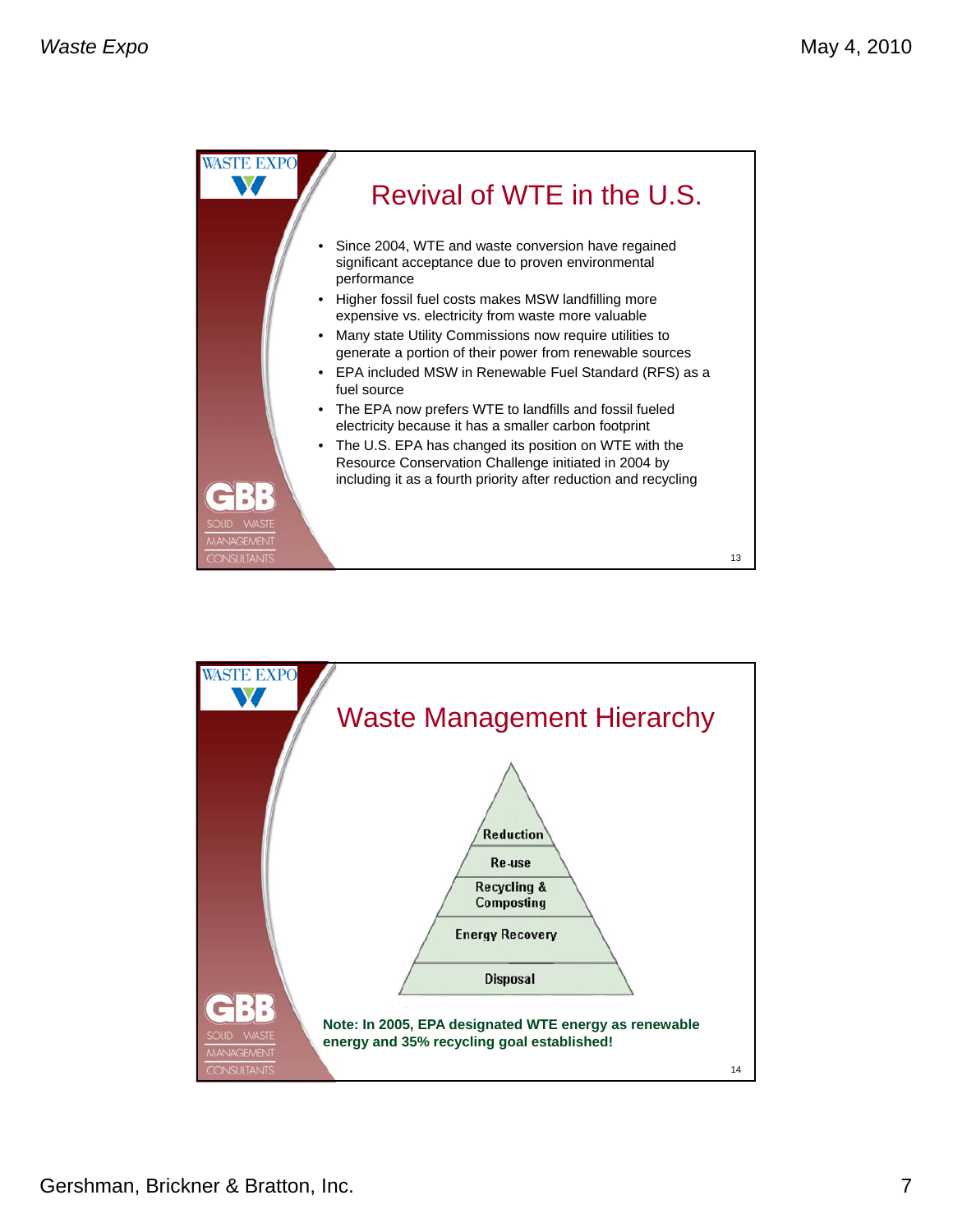

| <b>WASTE EXPO</b>                                 |                                                                                                                                                                                                                                                                                                              | <b>U.S. WTE Plants by</b><br><b>Technology</b> |                                          |                                                                                       |  |  |
|---------------------------------------------------|--------------------------------------------------------------------------------------------------------------------------------------------------------------------------------------------------------------------------------------------------------------------------------------------------------------|------------------------------------------------|------------------------------------------|---------------------------------------------------------------------------------------|--|--|
|                                                   | <b>Technology</b>                                                                                                                                                                                                                                                                                            | Operating<br><b>Plants</b>                     | <b>Daily Design</b><br>Capacity<br>(TPD) | Annual Capacity (1)<br>(Million Tons)                                                 |  |  |
|                                                   | Mass Burn                                                                                                                                                                                                                                                                                                    | 64                                             | 71,354                                   | 22.1                                                                                  |  |  |
|                                                   | Modular                                                                                                                                                                                                                                                                                                      | $\overline{7}$                                 | 1.342                                    | 0.4                                                                                   |  |  |
|                                                   | RDF - Processing &<br>Combustion                                                                                                                                                                                                                                                                             | 12                                             | 15,428                                   | 4.8                                                                                   |  |  |
|                                                   | RDF - Processing Only                                                                                                                                                                                                                                                                                        | $\overline{2}$                                 | 6,075                                    | 1.9                                                                                   |  |  |
|                                                   | RDF - Coal Combustion                                                                                                                                                                                                                                                                                        | $\overline{2}$                                 | 4.592                                    | 1.4                                                                                   |  |  |
|                                                   | Total U.S. Plants (2)                                                                                                                                                                                                                                                                                        | 87                                             | 98,791                                   | 30.6                                                                                  |  |  |
|                                                   | <b>WTE Facilities</b>                                                                                                                                                                                                                                                                                        | 83                                             | 92,716                                   | 28.7                                                                                  |  |  |
| <b>WASTE</b><br><b>SOLID</b><br><b>MANAGEMENT</b> | (1) Annual Capacity equals daily tons per day (TPD) of design capacity multiplied by 365<br>typical system quarantee of annual facility throughput.<br>(2) Total Plants includes RDF Processing facilities that do not generate power on site.<br>Source: IWSA (now Energy Recovery Council), 2007 Directory |                                                |                                          | (days/year) multiplied by 85 percent. Eighty-five percent of the design capacity is a |  |  |
| <b>CONSULTANTS</b>                                |                                                                                                                                                                                                                                                                                                              |                                                |                                          | 16                                                                                    |  |  |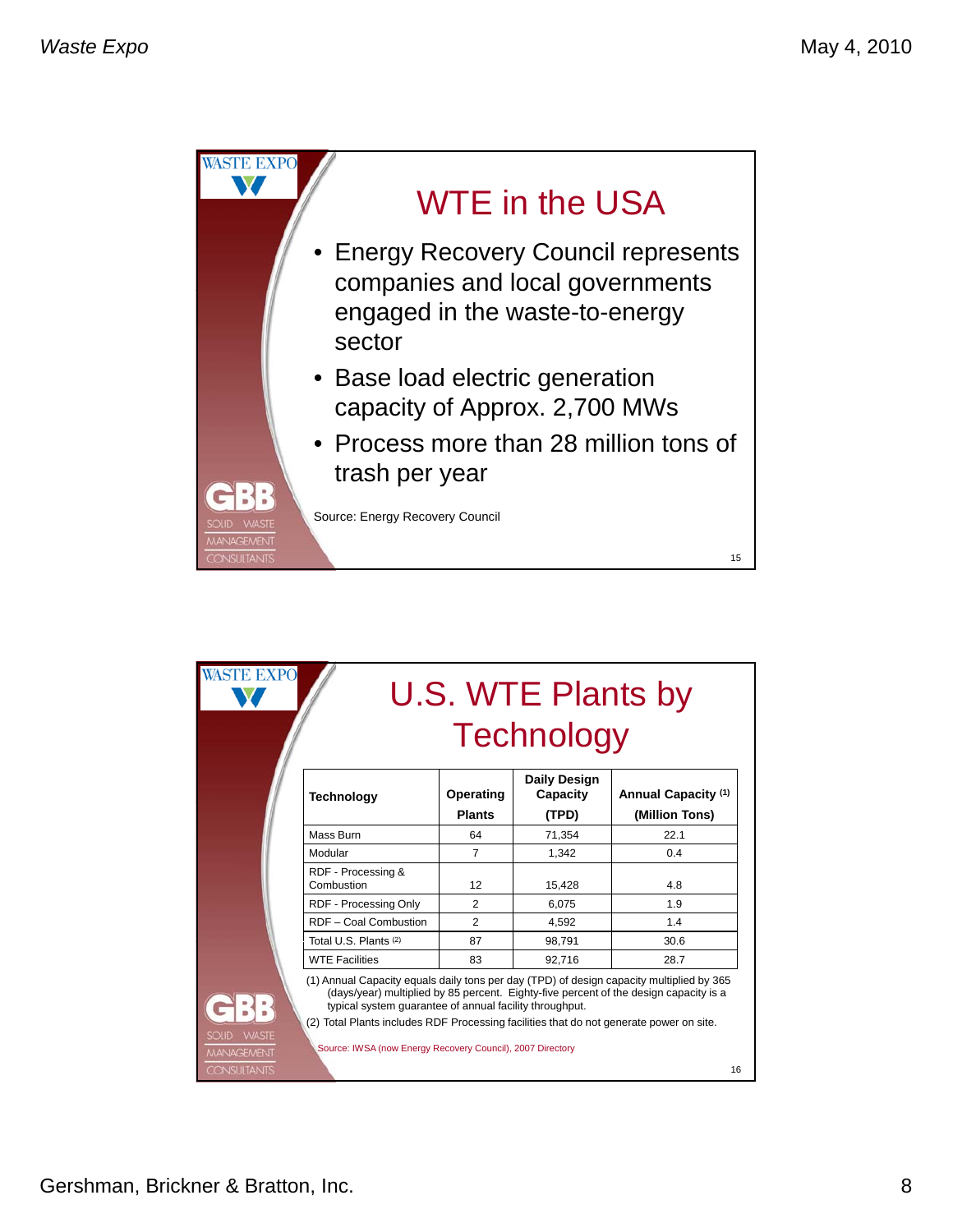|                                                   |                                       |                                       |                                       |                                       | Air Emissions of Top Three WTE<br><b>Contenders for WTERT Award in 2006</b>          |                                                |                                                           |
|---------------------------------------------------|---------------------------------------|---------------------------------------|---------------------------------------|---------------------------------------|--------------------------------------------------------------------------------------|------------------------------------------------|-----------------------------------------------------------|
|                                                   | <b>Emission</b>                       | <b>WTE-A</b><br>(mg/Nm <sup>3</sup> ) | <b>WTE-B</b><br>(mg/Nm <sup>3</sup> ) | <b>WTE-C</b><br>(mg/Nm <sup>3</sup> ) | Average of<br><b>10 Finalists</b><br>(mq/Nm <sup>3</sup> )                           | EU<br><b>Standard</b><br>(mg/Nm <sup>3</sup> ) | <b>US EPA</b><br><b>Standard</b><br>(mg/Nm <sup>3</sup> ) |
|                                                   | Particulate<br>matter (PM)            | 0.4                                   | 1.8                                   | $\mathbf{1}$                          | 3.1                                                                                  | 10                                             | 11                                                        |
|                                                   | Sulphur Dioxide<br>(SO <sup>2</sup> ) | 6.5                                   | 7.5                                   | 3                                     | 2.96                                                                                 | 50                                             | 63                                                        |
|                                                   | Nitrogen oxides<br>(NO <sup>x</sup> ) | 80                                    | 11                                    | 58                                    | 112                                                                                  | 200                                            | 264                                                       |
|                                                   | Hydrogen<br>chloride (HCI)            | 3.5                                   | 0.5                                   | 0.7                                   | 8.5                                                                                  | 10                                             | 29                                                        |
|                                                   | Carbon<br>Monoxide (CO)               | 15                                    | $\overline{7}$                        | 15                                    | 24                                                                                   | 50                                             | 45                                                        |
|                                                   | Mercury (Hg)                          | 0.002                                 | 0.005                                 | 0.002                                 | 0.01                                                                                 | 0.05                                           | 0.06                                                      |
|                                                   | <b>Total Organic</b><br>carbon (TOC)  | 0.5                                   | <b>NA</b>                             | 0.9                                   | 1.02                                                                                 | 10                                             | n/a                                                       |
|                                                   | Dioxins (TEQ),<br>nq/m <sup>3</sup>   | 0.002                                 | 0.002                                 | 0.015                                 | 0.02                                                                                 | 0.10                                           | 0.14                                                      |
| <b>WASTE</b><br><b>SOLID</b><br><b>MANAGEMENT</b> | 2007.                                 |                                       |                                       |                                       | Source: Themelis, N.J. Thermal Treatment Review. Waste Management World, July-August |                                                |                                                           |

| <b>ASTE EXPO</b><br><b>EPA Warm Model Comparison</b><br>between Recycling Rates with<br><b>Composting or Waste to Energy</b> |                     |                                                        |                                                     |                                                                                 |                                                          |                                    |  |
|------------------------------------------------------------------------------------------------------------------------------|---------------------|--------------------------------------------------------|-----------------------------------------------------|---------------------------------------------------------------------------------|----------------------------------------------------------|------------------------------------|--|
|                                                                                                                              | <b>Baseline</b>     |                                                        |                                                     | <b>Total GHG Emissions</b><br>(MTCO2E/day) from:                                |                                                          |                                    |  |
|                                                                                                                              | <b>Description</b>  | <b>Alternative</b>                                     | <b>Baseline MSW</b><br>Generation and<br>Management | Alternative<br><b>MSW</b><br>Generation and<br>Management                       | <b>GHG Emission</b><br>or Reduction<br><b>Difference</b> | Barrels of Oil<br>Saved (bbls/day) |  |
|                                                                                                                              | Waste<br>landfilled | 20% Recycling                                          | 110                                                 | $(310)*$                                                                        | (420)                                                    | 523                                |  |
|                                                                                                                              | Waste<br>landfilled | 50% Recycling                                          | 110                                                 | (543)                                                                           | (653)                                                    | 907                                |  |
|                                                                                                                              | Waste<br>landfilled | 50% Recycling<br>and Rest to<br>Composting             | 110                                                 | (597)                                                                           | (707)                                                    | 904                                |  |
|                                                                                                                              | Waste<br>landfilled | 50% Recycling<br>and Rest to<br><b>Waste To Energy</b> | 110                                                 | (661)                                                                           | (771)                                                    | 1,047                              |  |
| SOLID WASTE<br><b>MANAGEMENT</b>                                                                                             |                     |                                                        |                                                     | *Note: numbers in parenthesis are negative showing reductions in CO2 emissions. |                                                          |                                    |  |
| <b>CONSULTANTS</b>                                                                                                           |                     |                                                        |                                                     |                                                                                 |                                                          | 18                                 |  |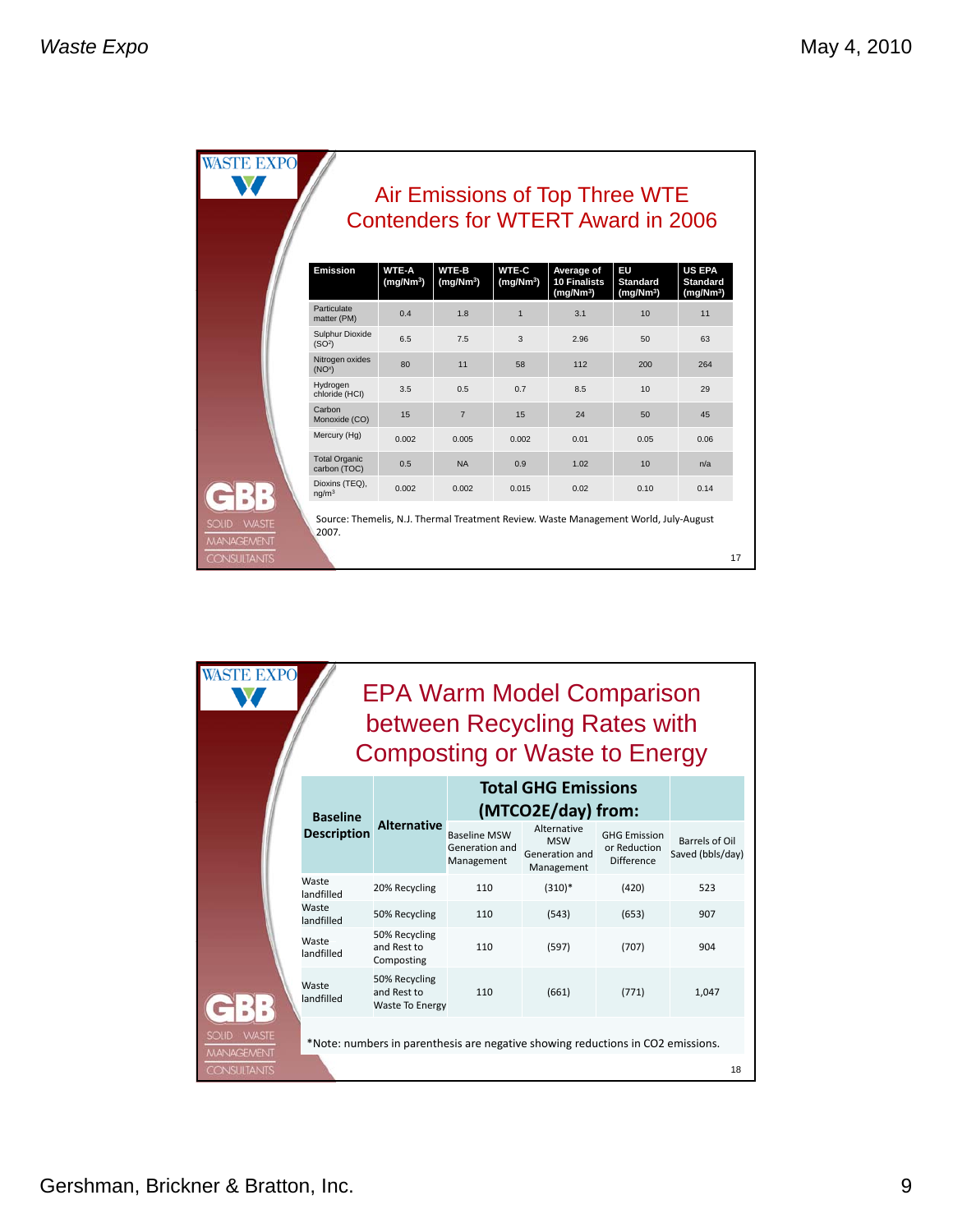| <b>WASTE EXPO</b>                                 |                                                                                                                                                                             | <b>Alternative</b><br><b>Conversion Technologies</b>                                                                                                                                                                                                                            |    |
|---------------------------------------------------|-----------------------------------------------------------------------------------------------------------------------------------------------------------------------------|---------------------------------------------------------------------------------------------------------------------------------------------------------------------------------------------------------------------------------------------------------------------------------|----|
| $-$<br><b>WASTE</b><br>SOLID<br><b>MANAGEMENT</b> | <b>Biological</b><br>- Aerobic Composting<br>- Anaerobic Digestion/<br>Codigestion<br>- Biodiesel<br>- Bioethanol<br><b>Biological</b><br>Pretreatment<br>- Vermicomposting | Thermal/Chemical<br>- Acid Catalysis &<br><b>Distillation</b><br>- Direct Combustion<br>- Gasification/Pyrolysis<br>- Microwave Processes<br>- Plasma-Arc<br>- Thermal<br>Decomposition<br>Processing<br>Fiberboard and<br>Construction<br>Composites<br>- Refuse Derived Fuels |    |
| <b>CONSULTANTS</b>                                | Source: Gershman, Brickner & Bratton, Inc., April 2010.                                                                                                                     |                                                                                                                                                                                                                                                                                 | 19 |

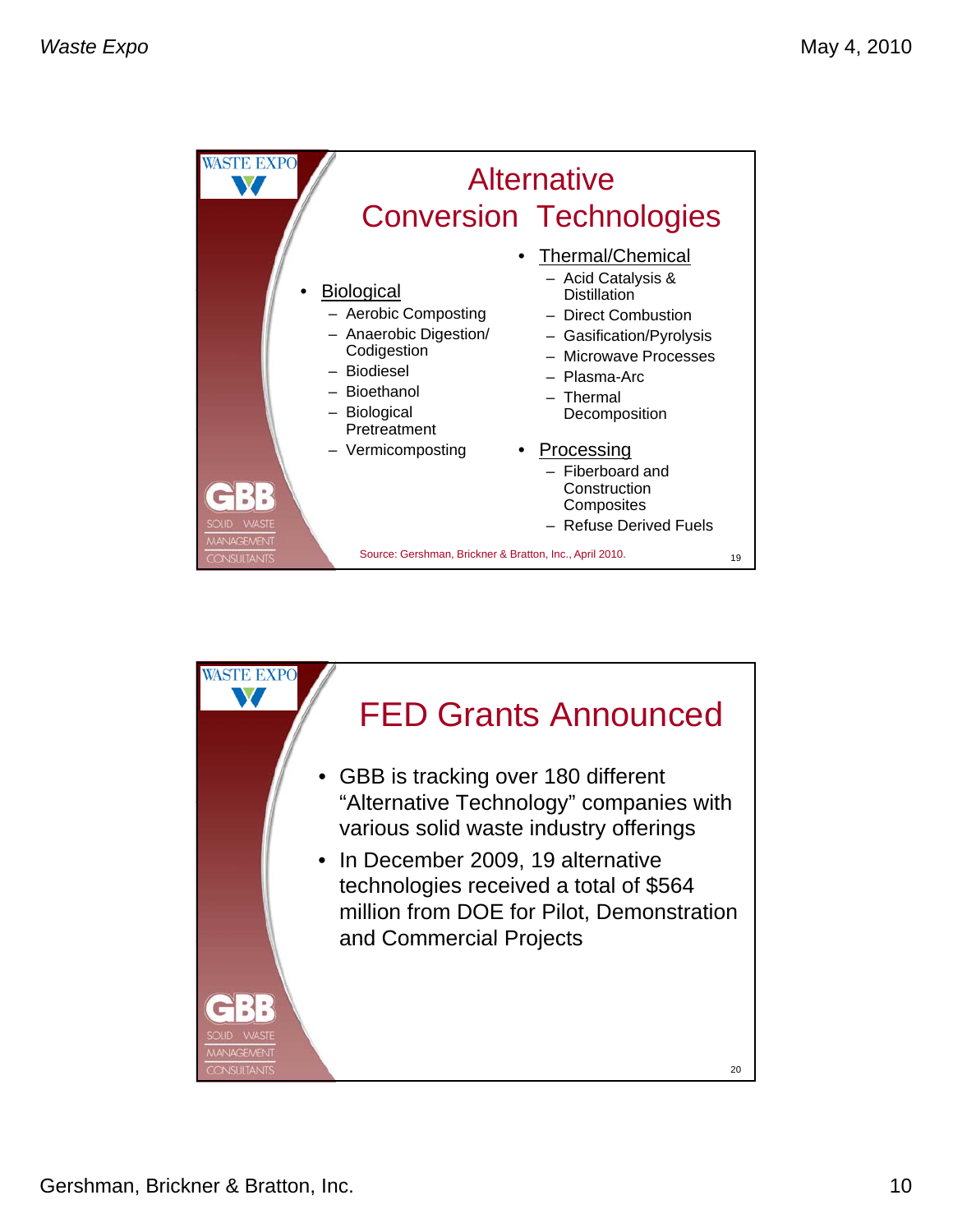

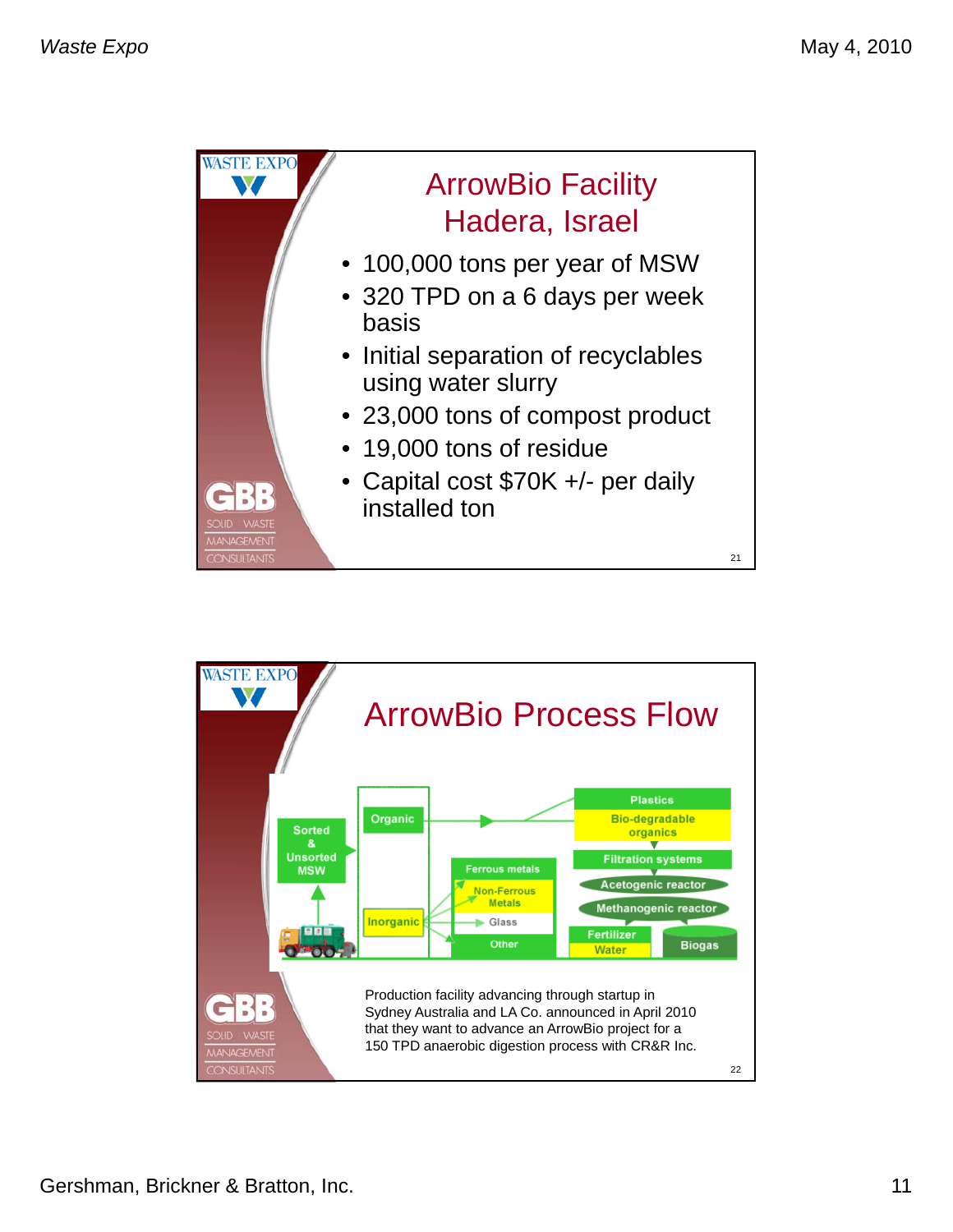

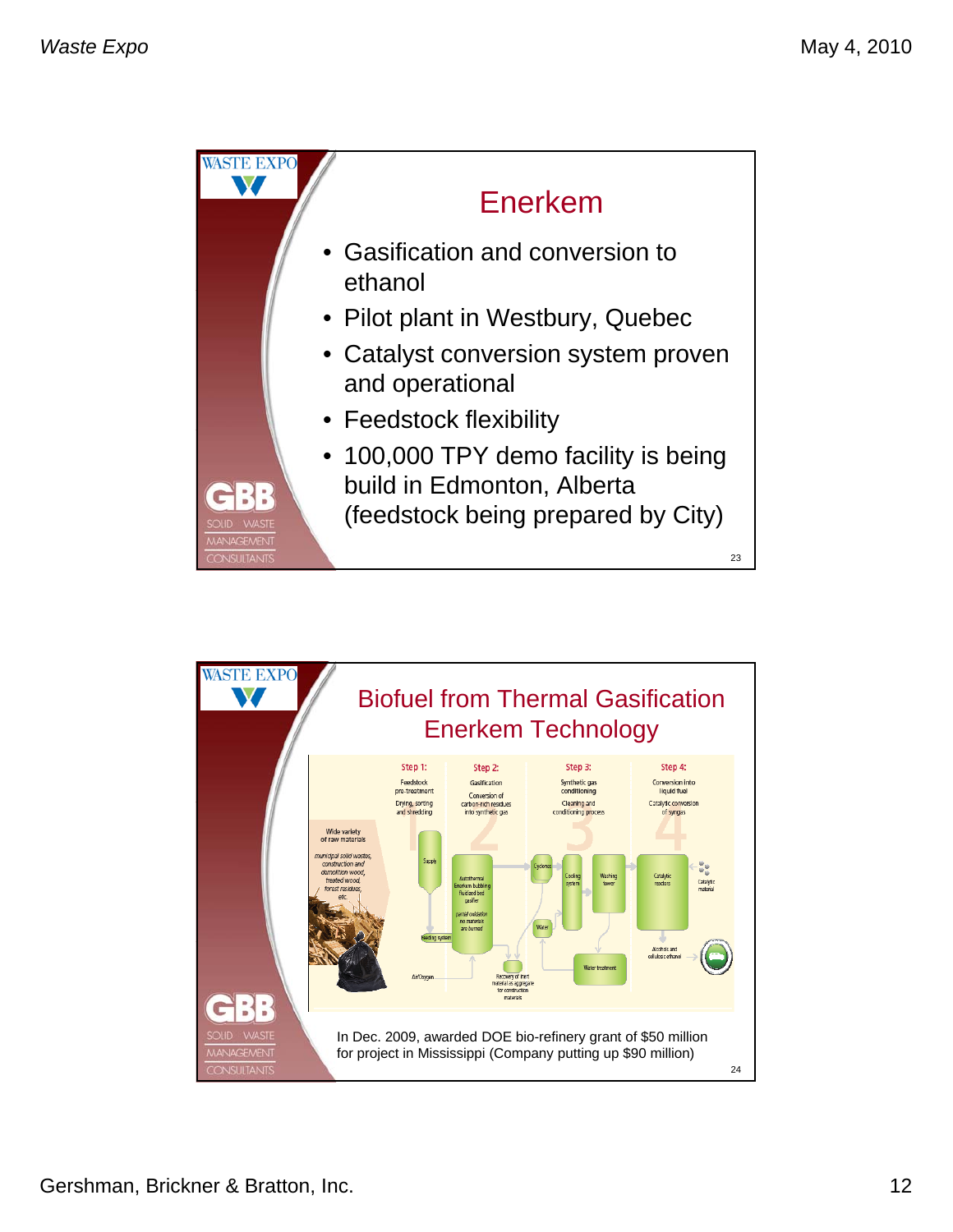

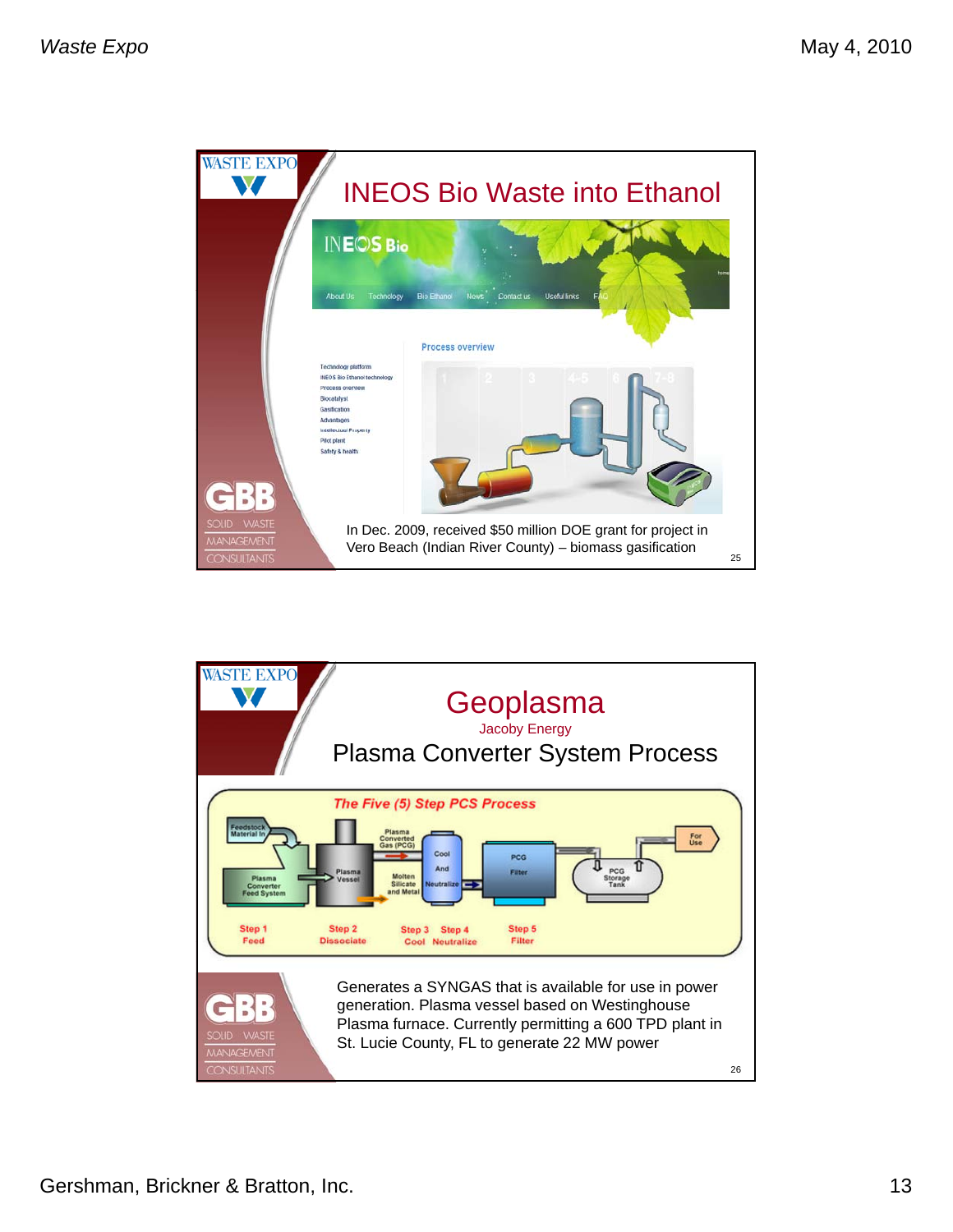

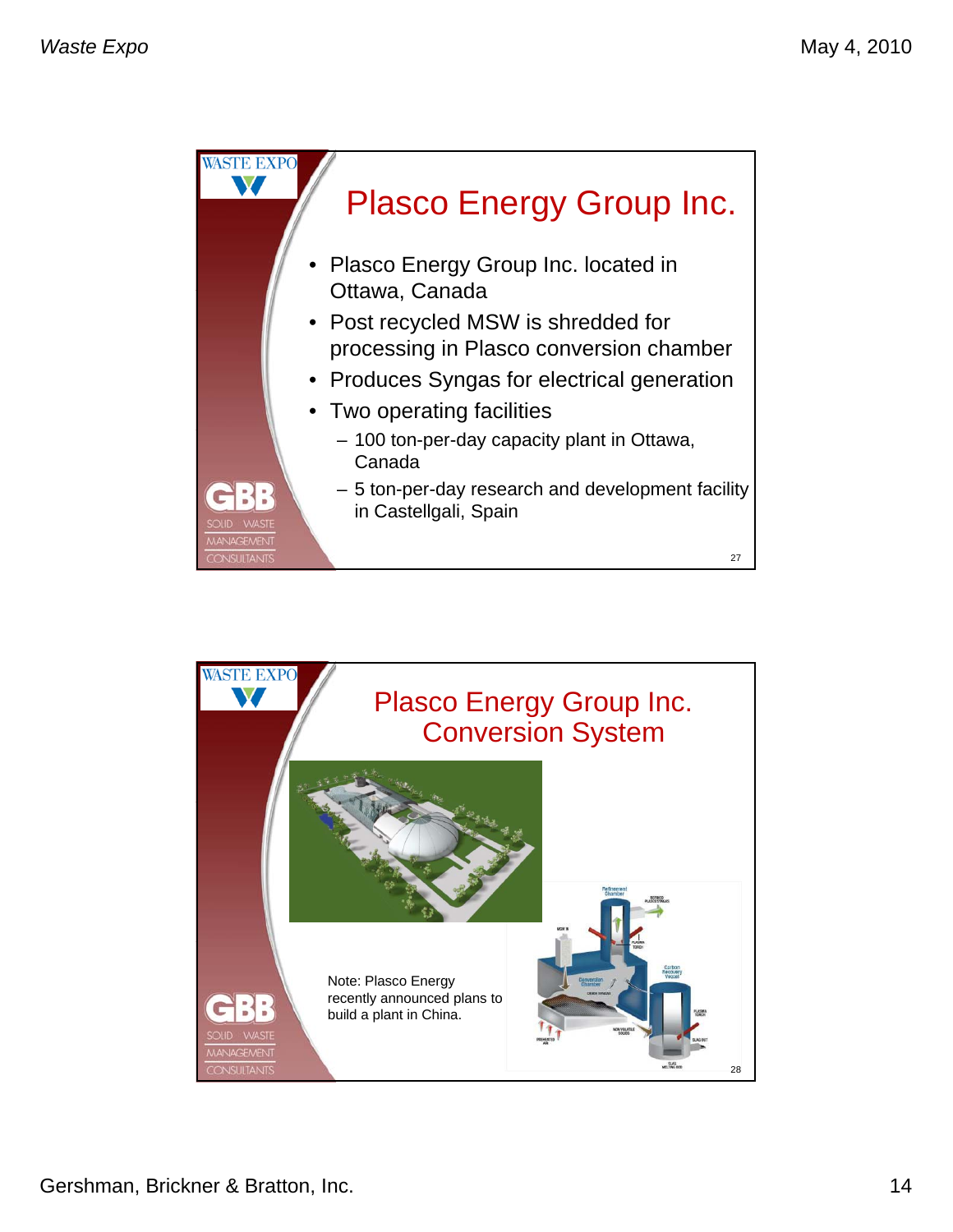

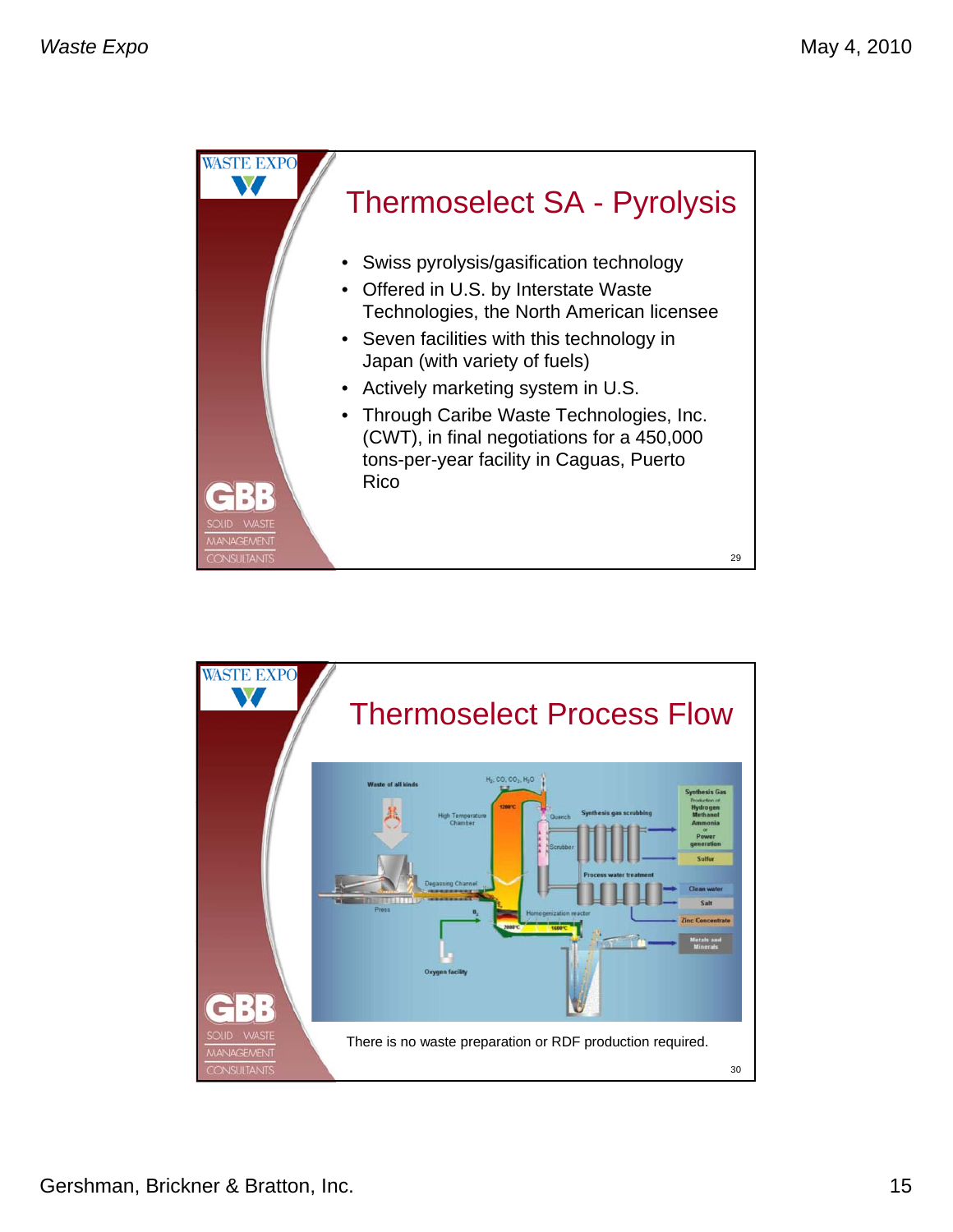

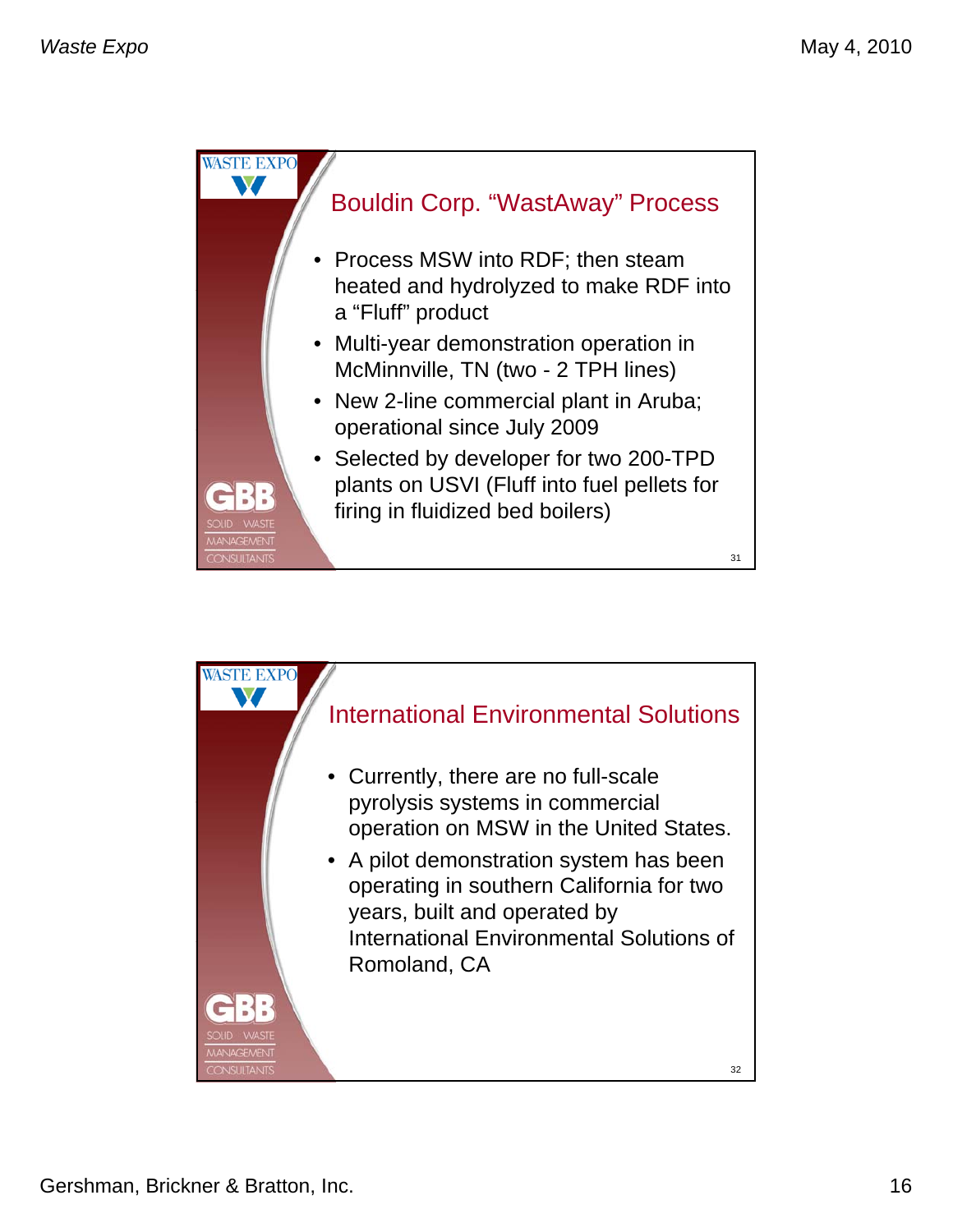

| <b>Alternative</b>               |                                                                                                                             |                     |
|----------------------------------|-----------------------------------------------------------------------------------------------------------------------------|---------------------|
|                                  | <b>Risks/Liability</b>                                                                                                      | <b>Risk Summary</b> |
| <b>Mass Burn/WaterWall</b>       | Proven commercial technology                                                                                                | Very Low            |
| <b>Mass Burn/Modular</b>         | Proven commercial technology                                                                                                | Low                 |
| <b>RDF/Dedicated Boiler</b>      | Proven commercial technology                                                                                                | Low                 |
| <b>RDF/Fluid Bed</b>             | Proven technology; limited U.S.<br>commercial experience                                                                    | Moderate            |
| <b>Pyrolysis</b>                 | Previous failures at scale, uncertain<br>commercial potential; no<br>operating experience with large<br>scale operations    | High                |
| Gasification                     | Limited operating experience at only<br>small scale; subject to scale-up<br><i>issues</i>                                   | High                |
| <b>Anaerobic Digestion</b>       | Limited operating experience at small<br>scale; subject to scale-up issues                                                  | High                |
| <b>Mixed-Waste</b><br>Composting | Previous large failures; No large-scale<br>commercially viable plants in<br>operation; subject to scale-up<br><i>issues</i> | Moderate to high    |
| Chemical<br>Decomposition        | Technology under development; not a<br>commercial option at this time                                                       | High                |
|                                  |                                                                                                                             |                     |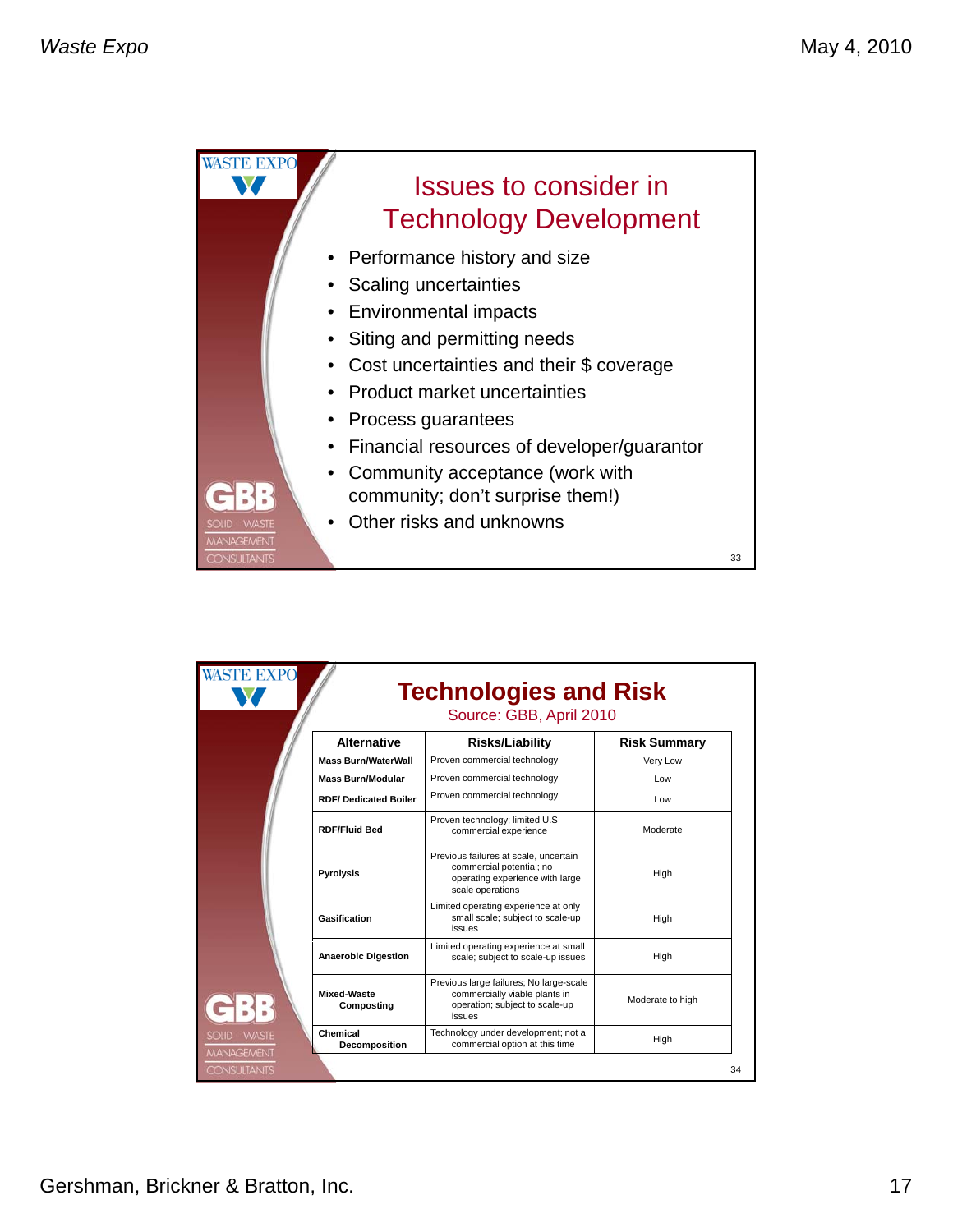![](_page_17_Picture_2.jpeg)

![](_page_17_Picture_3.jpeg)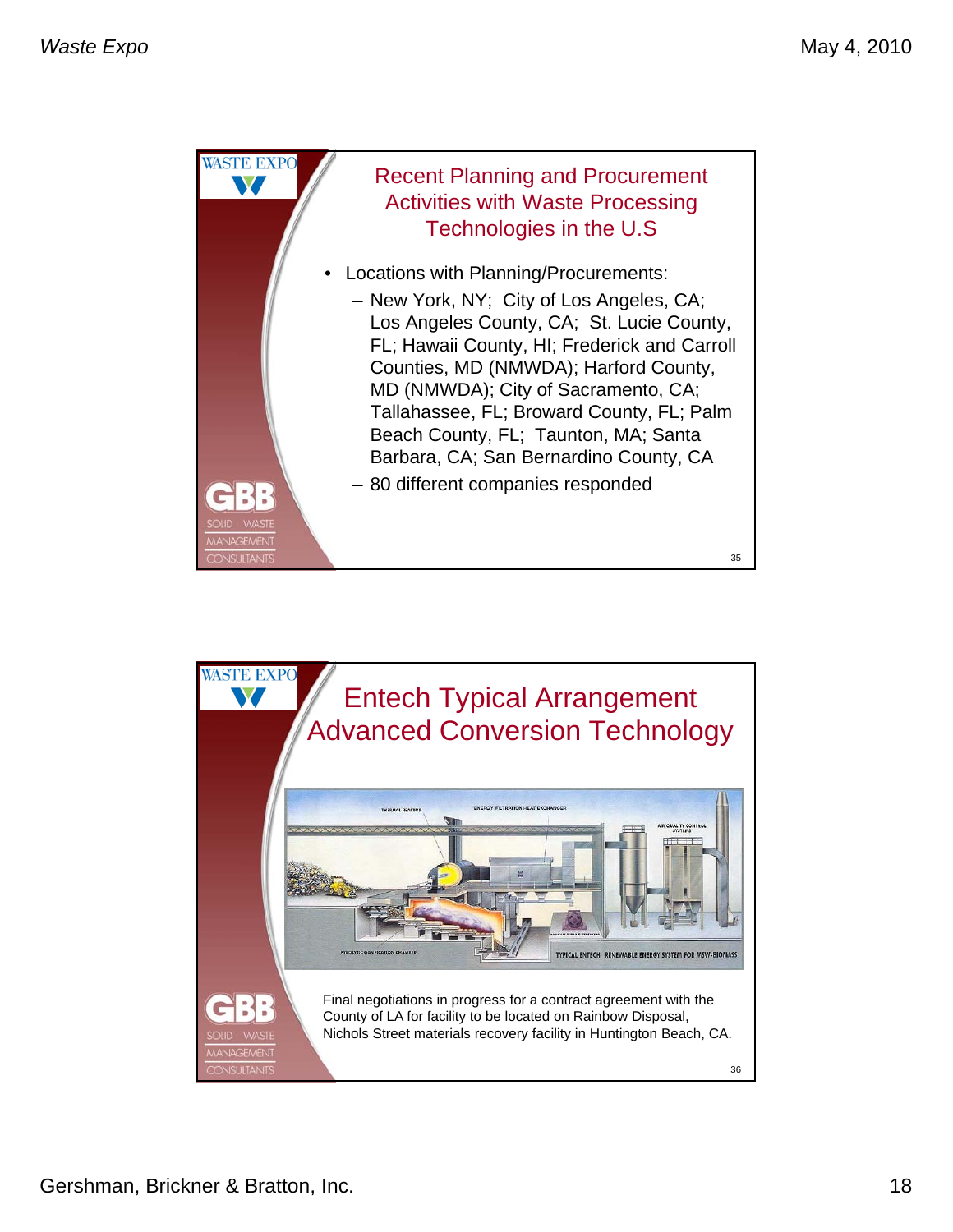| Facility                                        | Location               | Thruput | 1st Year of | <b>RDF Facilities in the United States</b><br><b>Operating Entity</b> |
|-------------------------------------------------|------------------------|---------|-------------|-----------------------------------------------------------------------|
|                                                 |                        | (TPD)   | Operation   |                                                                       |
| Ames Municipal Electric Utility                 | Ames, IA               | 175     | 1975        | Ames Municipal Electric<br>System                                     |
| Elk River Resource Recovery<br>Facility         | Elk River, MN          | 1,300   | 1989        | Resource Recovery<br>Technologies (RRT)                               |
| French Island Station                           | La Crosse, WI          | 502     | 1987        | <b>Xcel Energy</b>                                                    |
| Greater Detroit Resource<br>Recovery Facility   | Detroit, MI            | 2.832   | 1991        | Michigan Waste Energy, Inc.<br>(Covanta)                              |
| Honolulu Resource Recovery<br>Venture - HPOWER  | Honolulu, HI           | 1.851   | 1990        | Covanta Honolulu Resource<br>Recovery Venture                         |
| Maine Energy Recovery<br>Company                | Biddeford, ME          | 600     | 1987        | KTI Operations (Casella)                                              |
| Miami-Dade County Resource<br>Recovery Facility | Miami, FL              | 2.592   | 1979        | Montenay Power Corporation;<br>acquired recently by Covanta           |
| Mid-Connecticut Resource<br>Recovery Facility   | Hartford, CT           | 2.000   | 1987        | Covanta<br>Mid-Conn, Inc.                                             |
| Newport Resource Recovery<br>Facility           | Newport, MN            | 1.360   | 1988        | Resource Recovery<br>Technologies (RRT)                               |
| North County Resource<br>Recovery               | West Palm<br>Beach, FL | 1.800   | 1989        | Babcock & Wilcox                                                      |
| Penobscot Energy Recovery<br>Corp.              | Orrington, ME          | 1.500   | 1988        | ESOCO Orrington LLC                                                   |
| <b>SEMASS Resource Recovery</b><br>Facility     | West<br>Wareham, MA    | 2.700   | 1989        | Covanta<br>SEMASS, L.P.                                               |
| Southeastern Public Service<br>Authority (SPSA) | Portsmouth.<br>VA      | 2.000   | 1982        | SPSA; being sold to<br>Wheelabrator                                   |

![](_page_18_Picture_3.jpeg)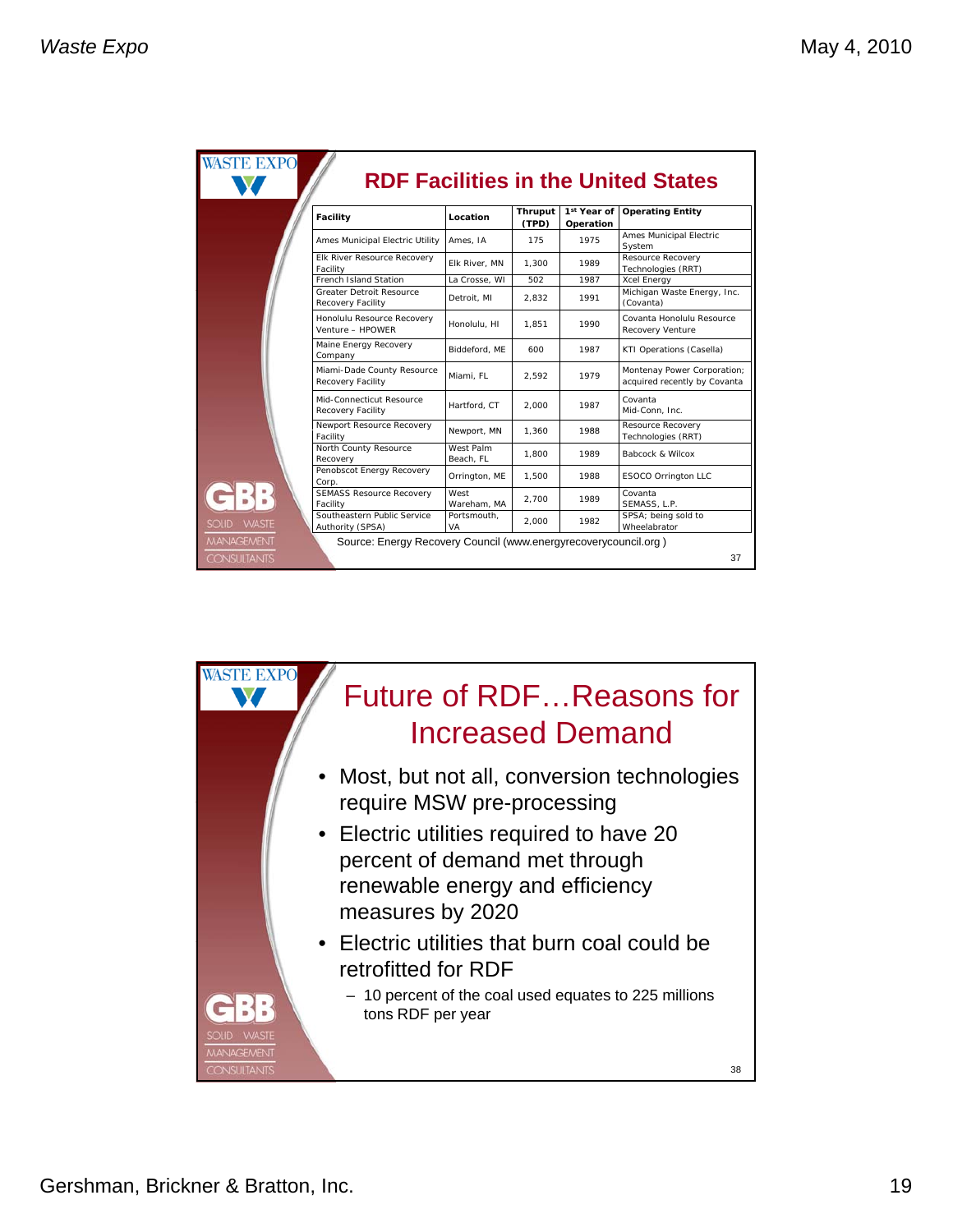![](_page_19_Picture_2.jpeg)

![](_page_19_Picture_3.jpeg)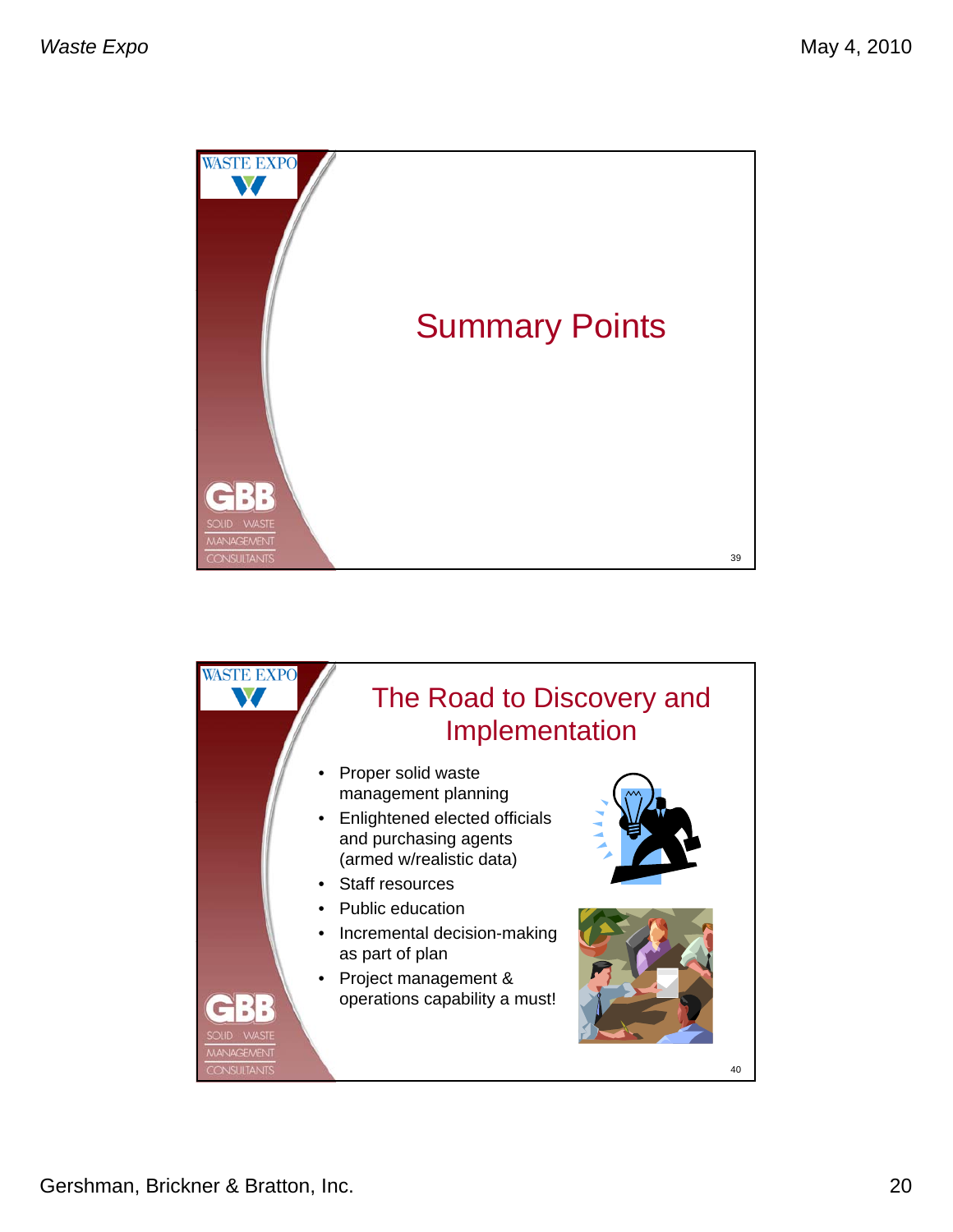![](_page_20_Picture_2.jpeg)

![](_page_20_Picture_3.jpeg)